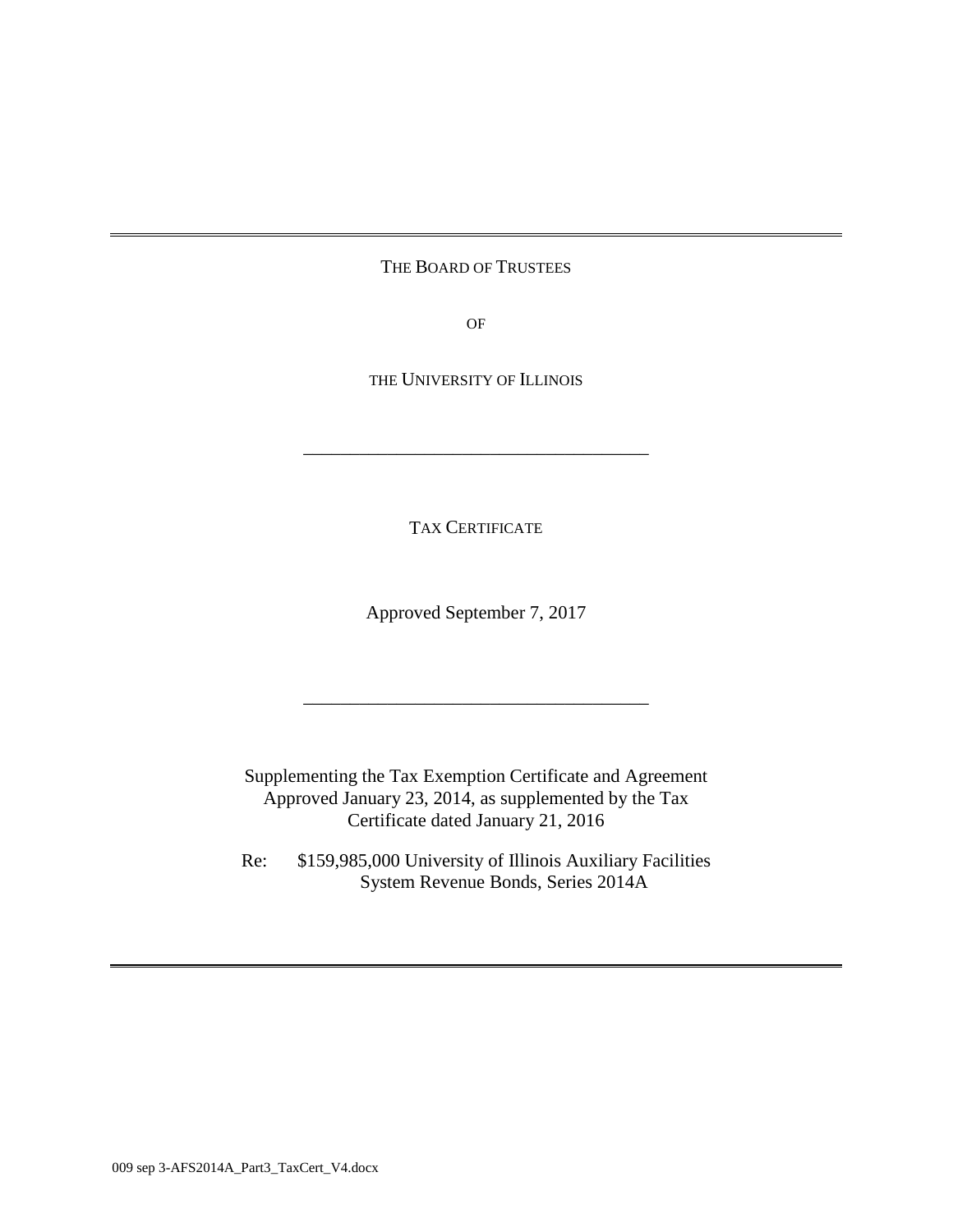#### **TAX CERTIFICATE**

The undersigned is a duly qualified officer of the Issuer. This Tax Certificate is being delivered in connection with the Second Amendment to the Twentieth Supplemental System Revenue Bond Resolution, approved September 7, 2017, which permits the expenditure of proceeds of the Bonds on Additional Projects. The certifications, covenants and representations contained in this Tax Certificate are made on behalf of the Issuer for the benefit of the owners from time to time of the Bonds, and may be relied on by Chapman and Cutler LLP for purposes of certain legal opinions it is delivering. This Tax Certificate supplements and amends, but does not replace, the requirements of the Tax Agreement of the Issuer executed in connection with the issuance of the Bonds, and that document (as amended by this Tax Certificate) remains in effect.

#### **DEFINITIONS**

*"Bonds"* means the \$159,985,000 University of Illinois Auxiliary Facilities System Revenue Bonds, Series 2014A issued by the Issuer on February 19, 2014.

*"Issuer"* means the Board of Trustees of the University of Illinois.

*"Additional Projects"* means the additional projects that Bond proceeds may be spent on under the Second Amendment.

*"Second Amendment"* means the Second Amendment to the Twentieth Supplemental System Revenue Bond Resolution of the Issuer.

*"Tax Agreement"* means the Tax Exemption Certificate and Agreement of the Issuer dated February 19, 2014 executed in connection with the issuance of the Bonds, as supplemented by the Tax Certificate dated January 21, 2016.

#### **AMENDMENT TO SECTION 6.1(V) OF THE TAX AGREEMENT**

Section 6.1(v) of the Tax Agreement is amended to read as follows:

"(v) Management Contracts meeting IRS safe harbors: Uses under arrangements meeting the requirements of Internal Revenue Service Revenue Procedure 97-13 or Revenue Procedure 2017-13, as applicable (or any applicable successor Revenue Procedure or United States Treasury Regulation) are Permitted Uses."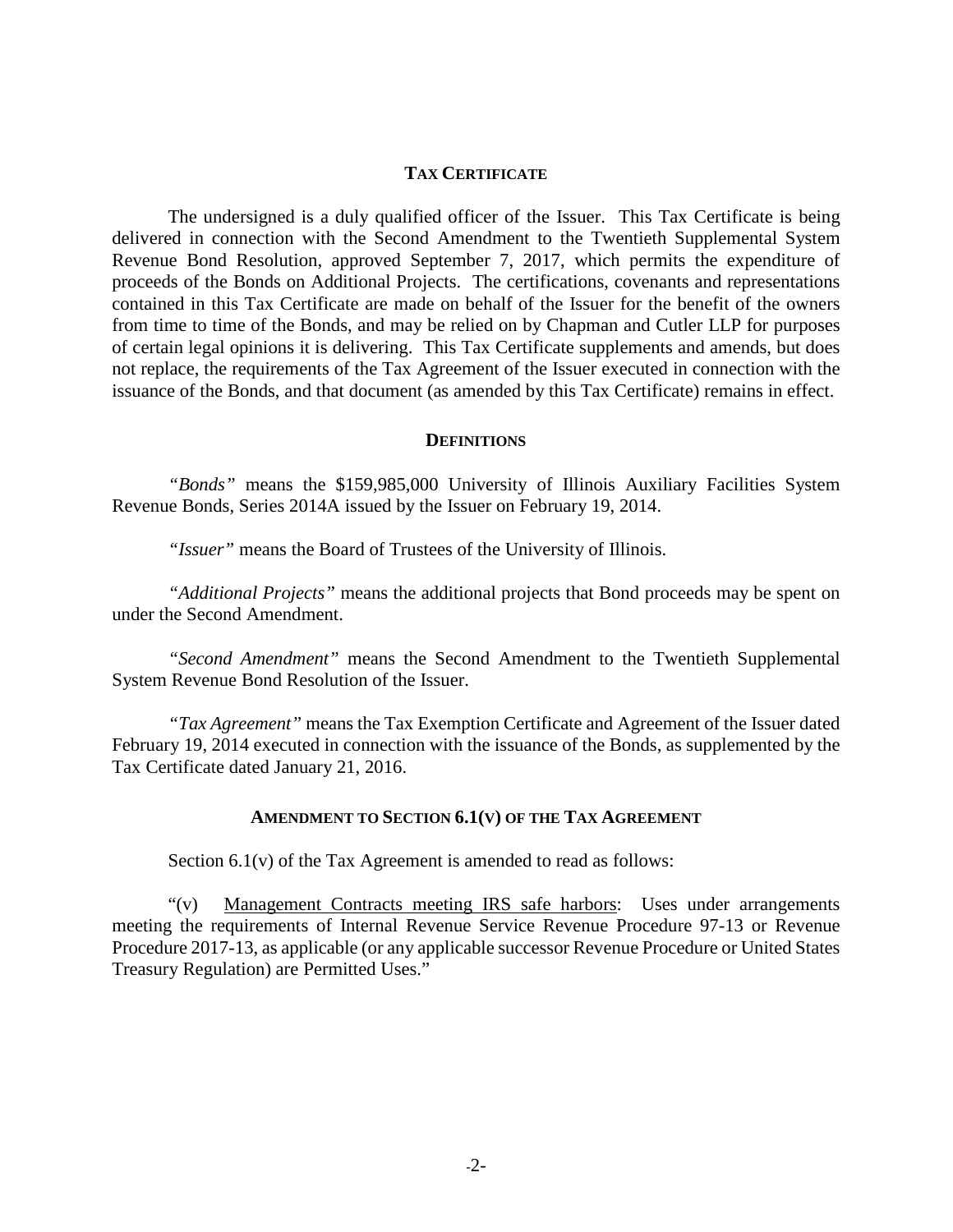### **REPRESENTATIONS AND COVENANTS CONCERNING THE ADDITIONAL PROJECTS**

1. The Issuer acknowledges that the Additional Projects, to the extent paid with the Bond proceeds (including investment earnings), are part of the "Project" for purposes of the Tax Agreement, and will be subject to the restrictions of the Project contained in the Tax Agreement, including the Private Business Use restrictions contained in Section 6.1 of the Tax Agreement. The Issuer does not expect any Private Business Use (as such term in defined in the Tax Agreement) of the Additional Projects.

2. The expenditure of Bond proceeds on the Project is subject to the restrictions contained in the Tax Agreement. The investment of Bond proceeds until spent is subject to the terms of the Tax Agreement, including in particular the yield restrictions of Section 5.2 and the federal guarantee restrictions of Section 5.3 and 5.4 of the Tax Agreement that apply to Bond proceeds that are not spent prior the third anniversary of the date of issuance of the Bonds.

3. Attached to this Tax Certificate is a revised *Exhibit G* to the Tax Agreement, which takes into account the Additional Projects.

DATED: September 7, 2017

THE BOARD OF TRUSTEES OF THE UNIVERSITY OF **ILLINOIS** 

 $By \_$ 

Vice President, CFO & Comptroller